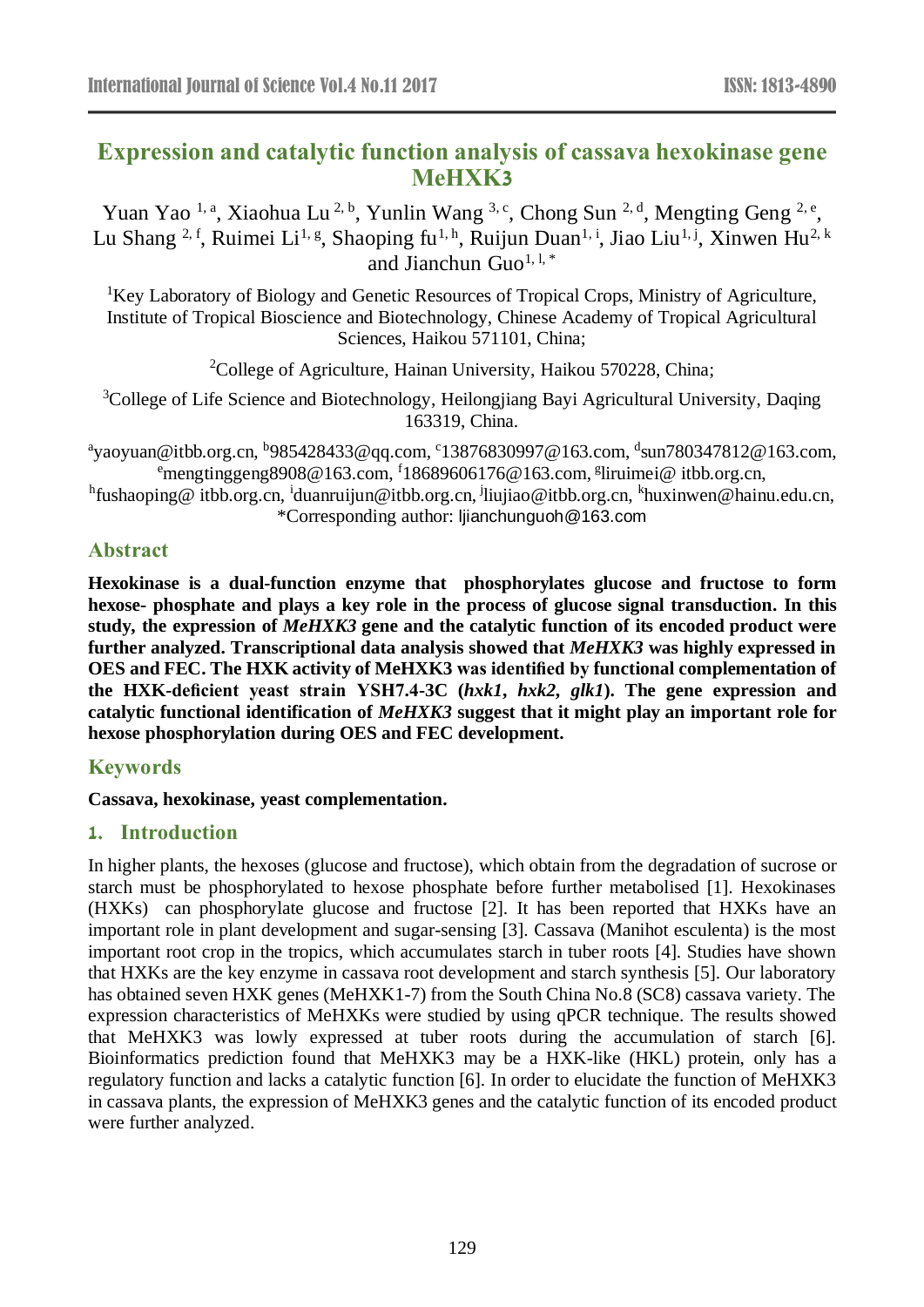#### **2. Materials and Methods**

#### **2.1 Materials**

The DH5 $\alpha$  strain of Escherichia coli was used for the construction of yeast expression vector. The hexokinase-deficient yeast strain YSH7.4-3C was kindly provided by Prof. Stefan Hohmann (University of Gothenburg).

#### **2.2 Construction of Yeast Expression Recombinant Vector**

A yeast shuttle vector, pDR195, containing the URA3 gene as a selective marker was used to express the cDNA of MeHXK3 in YSH7.4-3C yeast cells. The cDNA was inserted as a Xho I/BamH I fragment into the Xho I/BamH I sites within pDR195, and transformed into E. coli to screen the positive clones, and the result vector was verified (sequencing analysis and restriction enzyme digestion) and designated as pDR195- MeHXK3. Yeast transformations were carried out by using lithium acetate method and verified by PCR.

#### **2.3 Yeast Complementation**

The YSH7.4-3C yeast cells consisting pDR195 or pDR195-MeHXK3, and YSH7.4-3C yeast cells were grown on YPgal medium consisting 1% yeast extract, 2% Bacto™ peptone, and 2% galactose. The selective medium for the transformed colonies was SD media (no uracil), which contains 2% of a carbon source (D-glucose or D-fructose). The YSH7.4-3C yeast cells were transformed with the pDR195 vector alone, which used as a control.

#### **2.4 Differential Expression Analysis of MeHXK3**

For differential expression analysis of MeHXK3, The Illumina RNA-seq data that were previously generated by Wilson et al (Series GSE82279) was utilized [\[7\]](#page-4-6). The expression level was measured by fragments per kilobase of exon model per million reads mapped (FPKM) values.

#### **3. Results**

## **3.1 Construction of Yeast Expression Vector pDR195-MeHXK3**

The cDNA coding sequence of MeHXK3 gene was obtained by using PCR amplification (Fig. 1). The amplified MeHXK3 gene was digested with Xho I/BamH I, and ligated with pDR195 yeast expression vector; and the result vector was verified by digesting; and designated as pDR195-MeHXK3 (Fig. 2).



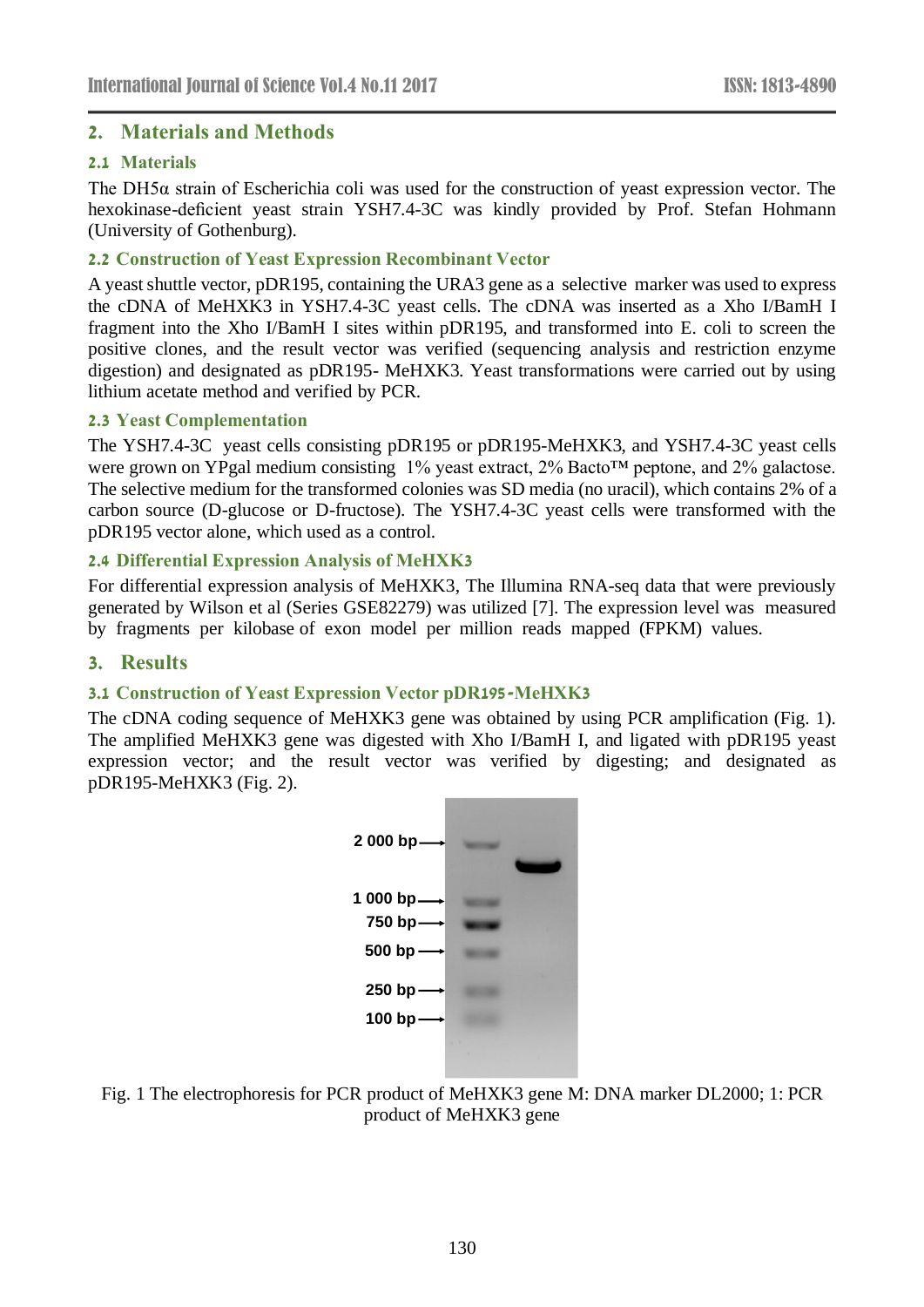

Fig. 2. The electrophoresis of pDR195- MeHXK3 vector digesting by Xho I and BamH I restriction enzymes M, DNA marker DL15000; 2: The electrophoresis of pDR195- MeHXK3 vector cut by Xho I and BamH I restriction enzymes, 2, MeHXK3 gene

## **3.2 Yeast Transformation**

The recombinant vector pDR195-MeHXK3 was transformed into hexokinase-deficient yeast strain YSH7.4-3C; and then grown on SD (lack uracil) medium with D-galactose as carbon source. Six single colonies were selected for PCR reaction. The results of electrophoresis showed that the recombinant vector pDR195-MeHXK3 has been transformed into YSH7.4-3C (Fig. 3).



Fig. 3 Identification of yeast by PCR M, Marker DL2000; 1~6, Yeast colony PCR; 7, Negative control; 8, Positive control

## **3.3 Functional Analysis of MeHXK5 Catalyzing Glucose Phosphorylation**

Activity of MeHXK3 for glucose phosphorylation was examined on the selection medium containing glucose. The yeast mutant YSH7.4-3C that lacks endogenous HXK activity, and the YSH7.4-3C carrying the recombinant pDR195-MeHXK3 and the empty pDR195 were tested. The results showed that the yeast mutant YSH7.4-3C, the YSH7.4-3C carrying the empty pDR195 vector could not grow on the medum; and the yeast mutant YSH7.4-3C carryong the recombinant pDR195-MeHXK3 vector could grow on the medium (Fig. 4). This result suggested that MeHXK3 has function to catalytic the phosphorylation of glucose.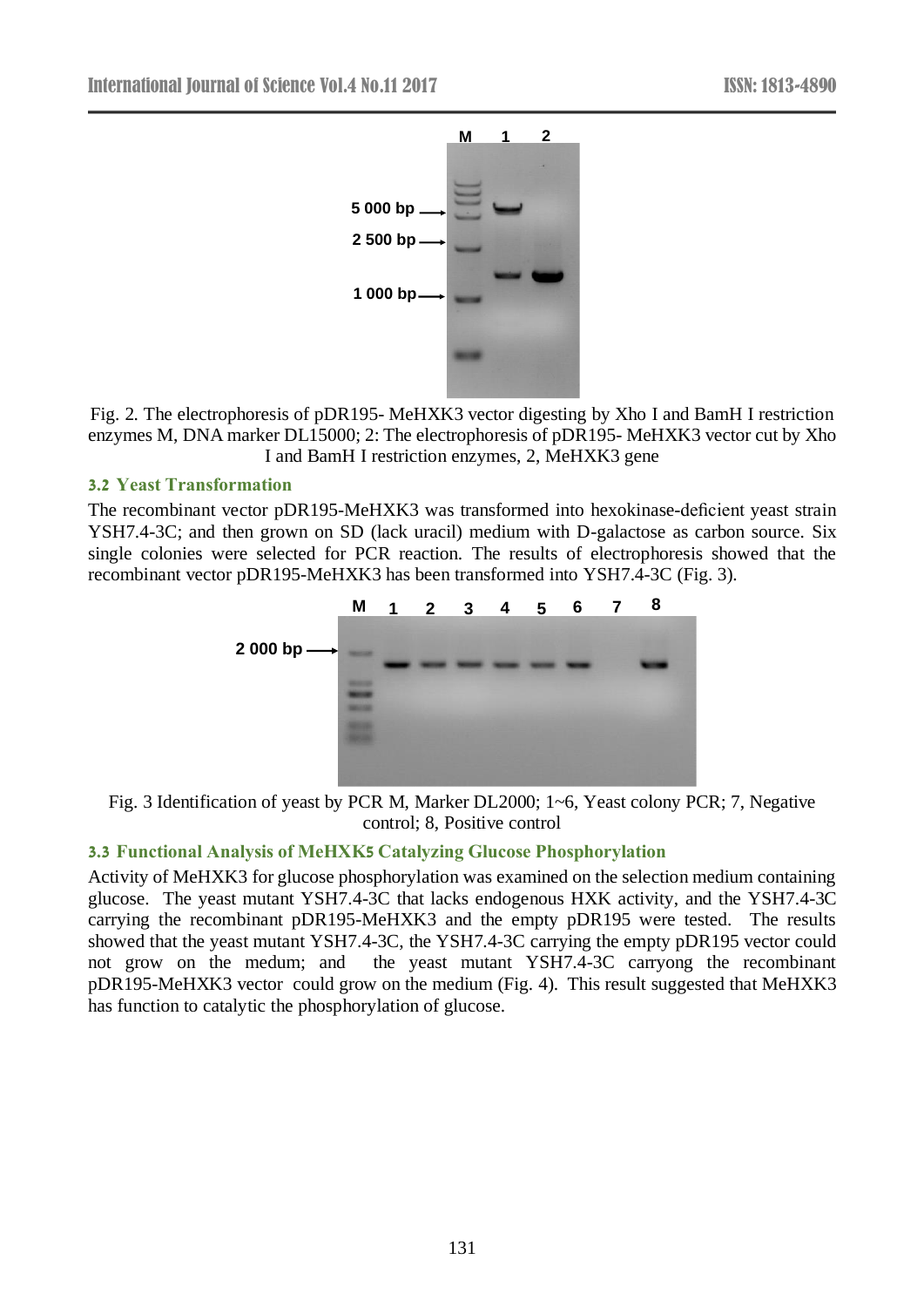

Fig. 4. Growth analysis of the transgenic yeast cells on the SD medium (- Uracil) with glucose as sole carbon source MeHXK3: YSH7.4-3C was transformed with the pDR195- MeHXK3; pDR195: YSH7.4-3C was transformed with the empty vector pDR195; YSH7.4-3C: the HXK mutant YSH7.4-3C. All the yeast cells were grown on the SD medium with glucose as the sole carbon source at 30℃ for 3 d.

## **3.4 Functional Analysis of MeHXK5 Catalyzing Fructose Phosphorylation**

Activity of MeHXK3 for fructose phosphorylation was examined on the selection medium containing fructose. The YSH7.4-3C, the YSH7.4-3C carrying the recombinant pDR195-MeHXK3 and the empty pDR195 vectors were tested. The results showed that the YSH7.4-3C and the YSH7.4-3C carrying the empty pDR195 vector could not grow on the selection medium, whereas the yeast cells YSH7.4-3C carrying the pDR195-MeHXK3 vector could grow on this medium (Fig. 4). This result suggested that MeHXK3 has function to catalytic the phosphorylation of fructose.



Fig. 5. Growth analysis of the transgenic yeast cells on the SD medium (- Uracil) with fructose as sole carbon source MeHXK3: YSH7.4-3C was transformed with pDR195- MeHXK3; pDR195: YSH7.4-3C was transformed empty vector pDR195; YSH7.4-3C: the HXK mutant YSH7.4-3C. All

the yeast cells were grown on SD medium with fructose as the sole carbon source at 30℃ for 3 d.

#### **3.5 Expression pattern analysis of MeHXK3**

The tissues/organs expression profiles of MeHXK3 were determined in the leaf (L), midvein (MV), petiole, lateral bud (LB), organised embryogenic structures (OES), friable embryogenic callus (FEC), shoot apical meristem (SAM), root apical meristem (RAM), fibrous root (FR), storage root (SR) of cassava according to the Illumina RNA-seq data. The results showed that MeHXK3 was highly